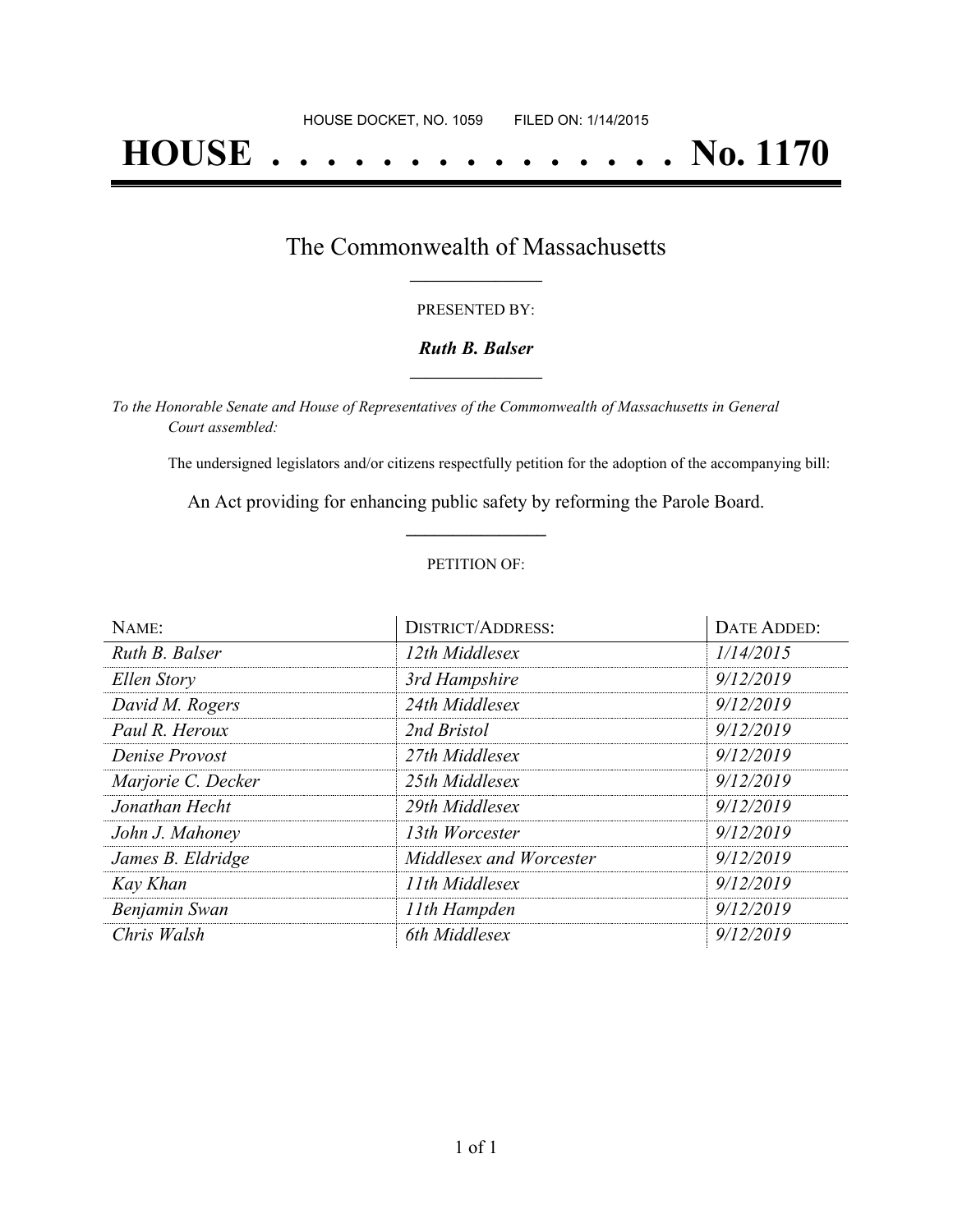## **HOUSE . . . . . . . . . . . . . . . No. 1170**

By Ms. Balser of Newton, a petition (accompanied by bill, House, No. 1170) of Ruth B. Balser and others relative to the membership of the Parole Board. The Judiciary.

#### [SIMILAR MATTER FILED IN PREVIOUS SESSION SEE HOUSE, NO. *1195* OF 2013-2014.]

## The Commonwealth of Massachusetts

**In the One Hundred and Eighty-Ninth General Court (2015-2016) \_\_\_\_\_\_\_\_\_\_\_\_\_\_\_**

**\_\_\_\_\_\_\_\_\_\_\_\_\_\_\_**

An Act providing for enhancing public safety by reforming the Parole Board.

Be it enacted by the Senate and House of Representatives in General Court assembled, and by the authority *of the same, as follows:*

1 SECTION 1. Section 4 of chapter 27 of the General Laws, as recently amended by

2 sections 6 to 10 of chapter 192 of the Acts of 2012, is hereby further amended by striking it out

3 in its entirety and replacing it with the following:

 There shall be in the department, but not subject to its jurisdiction, a parole board, consisting of nine members, to be appointed by the governor, with the advice and consent of the council, for terms of five years. The governor may, with the advice and consent of the council, remove members from the board for cause, upon a written certification of such cause; provided, that such member shall have the right to notice and the opportunity for a public hearing before the council relative to such removal.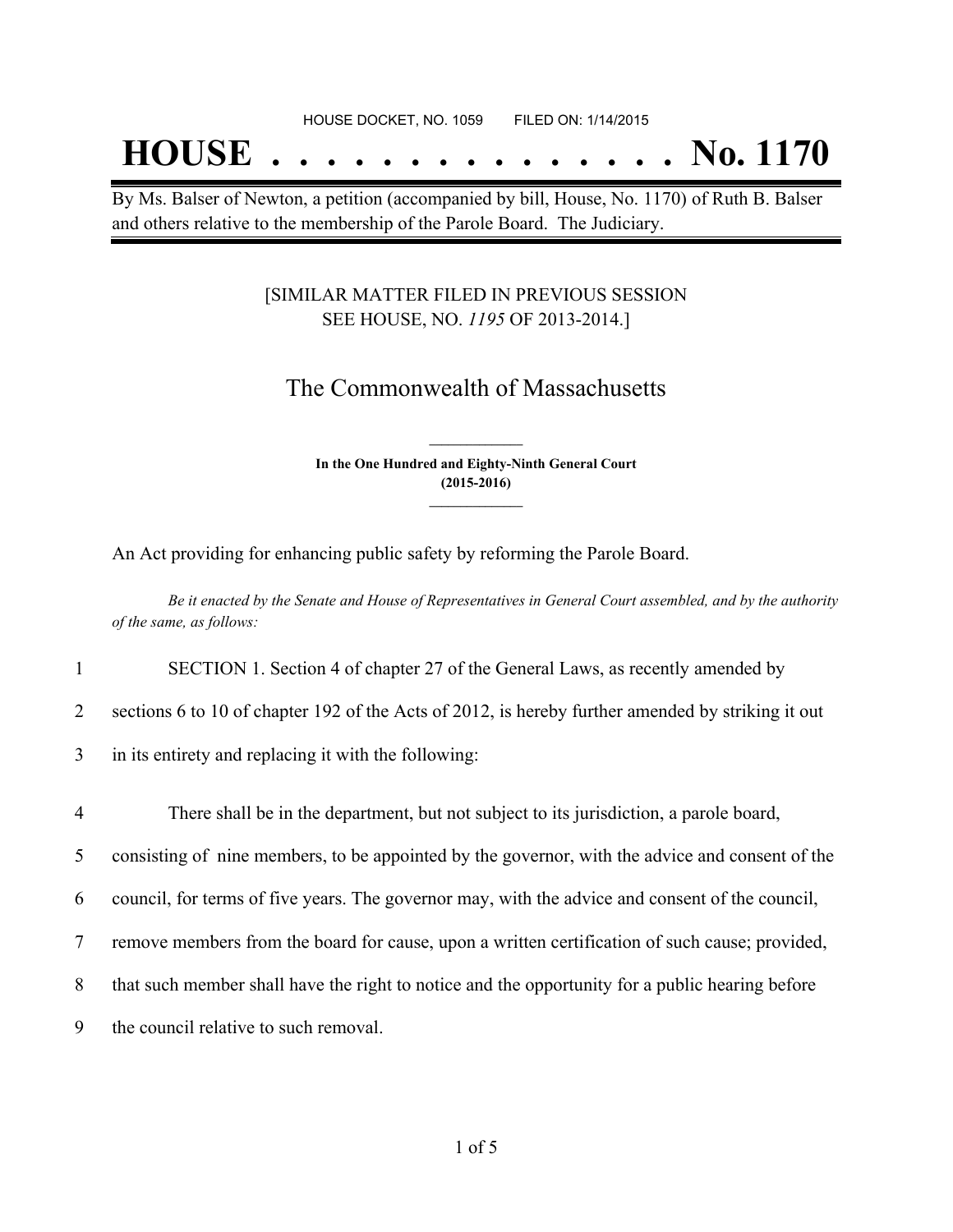Whenever a vacancy occurs in the membership of the board the governor shall appoint a panel of 9 persons consisting of the administrative justice for the superior court department, the president of the state parole officers association, 1 person chosen from a list of 3 nominees submitted by the Massachusetts District Attorneys Association, 1 person chosen from a list of 3 nominees submitted by the committee for public counsel services, 1 person chosen from a list of 3 nominees submitted by the Prisoners' Legal Services and 1 member from local law enforcement, the chairman of the advisory committee on correction, the president of the Massachusetts bar association or his designee, and the secretary of the executive office of public safety who shall serve as chairman of said panel. Said panel shall submit to the governor, within sixty days of the establishment of said panel, a list of not less than six nor more than nine persons, or not more than twelve persons in the event there should be two or more vacancies to fill, who are qualified by knowledge, education or experience in the administration of criminal justice or in the behavioral sciences as hereinafter provided. Such persons shall be graduates of an accredited four-year college or university and shall have had at least five years of training and experience in one or more of the following fields:-- parole, probation, corrections, law, law enforcement, psychology, psychiatry, sociology and social work; provided, however, that the panel may, by unanimous vote, submit the name of a person who has demonstrated exceptional qualifications and aptitude for carrying out the duties required of a parole board member, if such person substantially, although not precisely, meets the above qualifications. At least 1 person on said list shall be a professional with not less than 5 years of experience and training in adolescent development and psychology, and shall be selected from a list of proposed nominees provided by the following organizations: the Massachusetts Chapter of the American Academy of Pediatrics, Inc.; the New England Council of Child and Adolescent Psychiatry, Inc.; the Massachusetts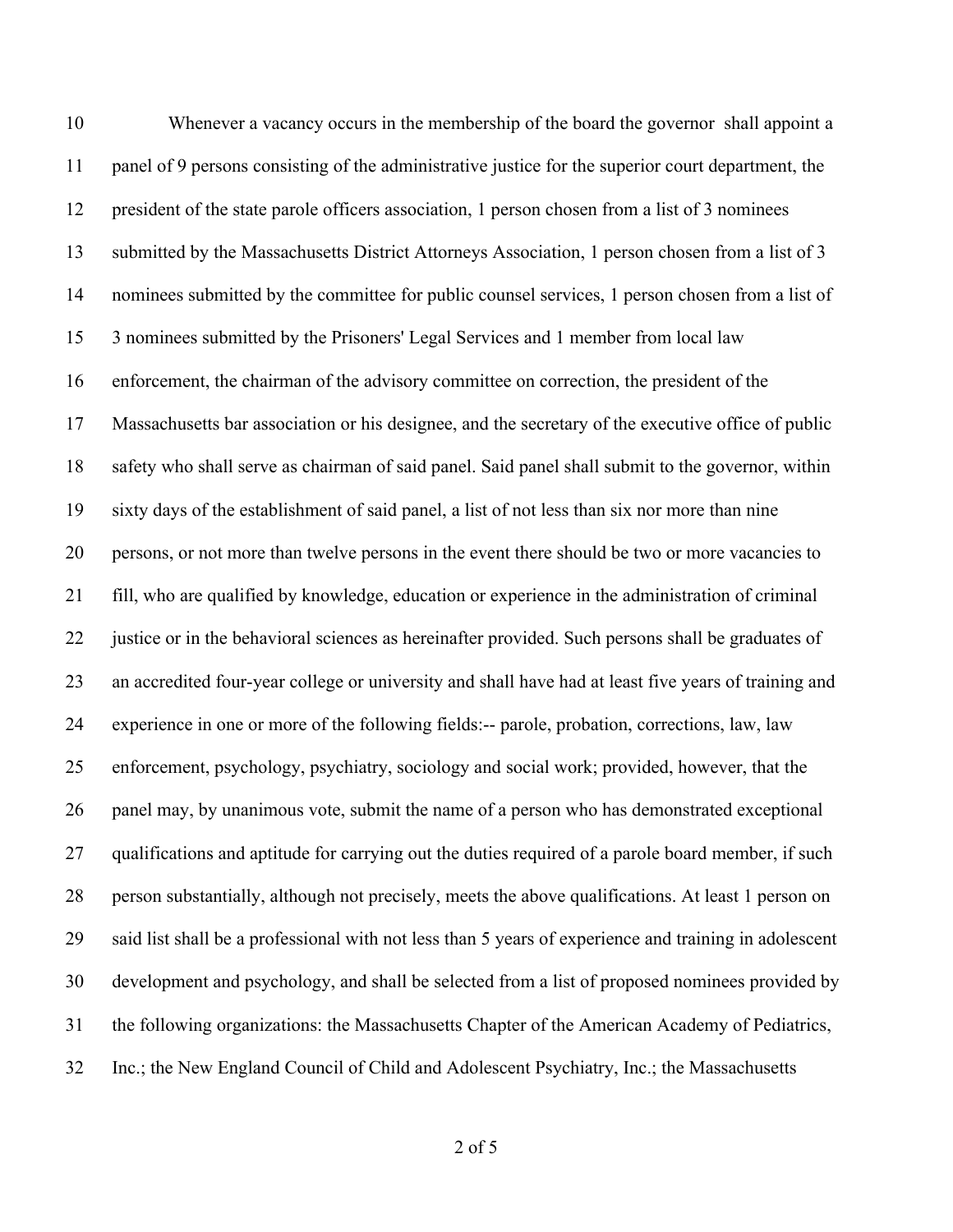Psychological Association, Inc.; and the Massachusetts Psychiatric Society, Inc. The list of names of such persons for each vacancy shall include one or more of the following, insofar as it is possible to select such persons who are willing and able to fill promptly the existing vacancy or vacancies:-- an attorney admitted to practice in Massachusetts, an M.D. with a board certification in psychiatry and a license in good standing with the Board of Registration in Medicine, a victim witness advocate; provided, that such victim representative is otherwise qualified as provided for above, a psychologist with a license in good standing with the Board of Registration in Psychology, a social worker with a PhD in social work or a license as a LICSW/LCSW in good standing with the Board of Registration in Social Work or a PhD in 42 socialogy, and a member of the Massachusetts parole staff. No fewer than 3 members of said board shall be selected from fields of psychiatry, psychology, social work, or sociology.

 The governor shall designate one of the members as chairman, said member to serve as chairman at the will of the governor. The chairman shall be the executive and administrative head of said board, shall have the authority and responsibility of directing assignments of members of said board and shall be the appointing and removing authority for parole agents and other members of the parole staff. In the case of the absence or disability of the chairman, the governor may designate one of the members to act as chairman during such absence or disability.

 The positions of chairman and each of the other members shall be classified in accordance with section forty-five of chapter thirty and the salaries shall be determined in accordance with section forty-six C of said chapter thirty. Members shall devote full time to their duties, and no member shall hold any other salaried public office or engage in any activity which is in violation of any law or which interferes or conflicts with his full time service as a member during his incumbency.

of 5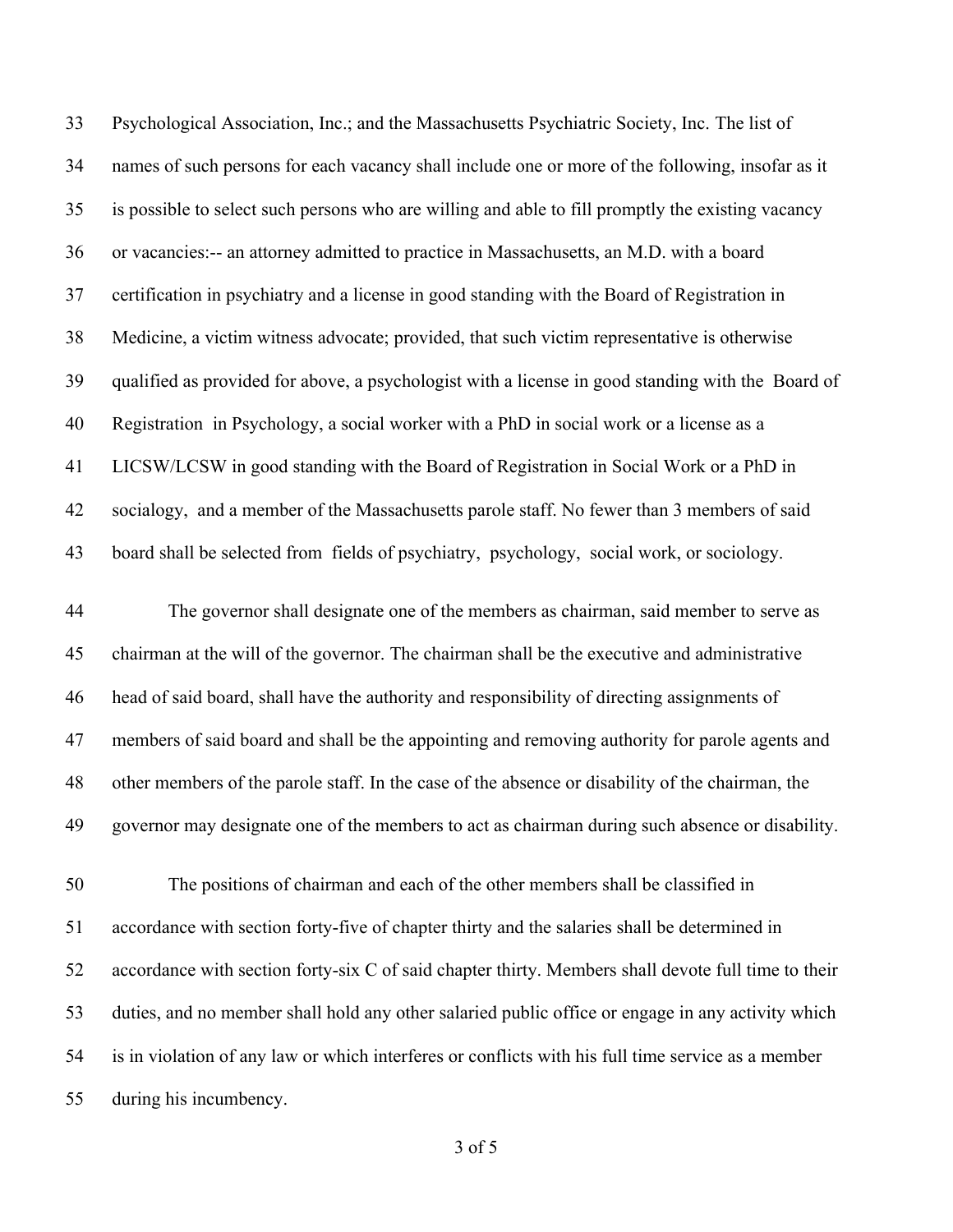SECTION 2: Section 133A of chapter 127 of the General Laws, as recently amended by sections 37 and 39 of chapter 192 of the Acts of 2012, is hereby further amended by striking it out the first paragraph in its entirety and replacing it with the following:

 Every prisoner who is serving a sentence for life in a correctional institution of the commonwealth, except prisoners confined to the hospital at the Massachusetts Correctional Institution, Bridgewater, except prisoners serving a life sentence for murder in the first degree and except prisoners serving more than 1 life sentence arising out of separate and distinct incidents that occurred at different times, where the second offense occurred subsequent to the first conviction, shall be eligible for parole at the expiration of the minimum term fixed by the court under section 24 of chapter 279 . The parole board shall, within 60 days before the expiration of such minimum term, conduct a public hearing before any six members appointed by the chairman to act as the parole board for purposes of granting or revocation of paroles. Notwithstanding the previous sentence, the board may postpone a hearing until 30 days before the expiration of such minimum term, if the interests of justice so require and upon publishing written findings of the necessity for such postponement If a board member has a conflict of interest to the extent that he cannot render a fair and impartial decision or that the appearance of a board member would be unduly burdensome because of illness, incapacitation, or other circumstance, the chair shall appoint another member of the board to the hearing panel. Whether a member is unavailable for the purposes of this section shall be determined by the chair. Board members shall appear unless said chair determines them to be unavailable. Under no circumstances shall a parole hearing proceed pursuant to this section unless a majority of the board is present at the public hearing.